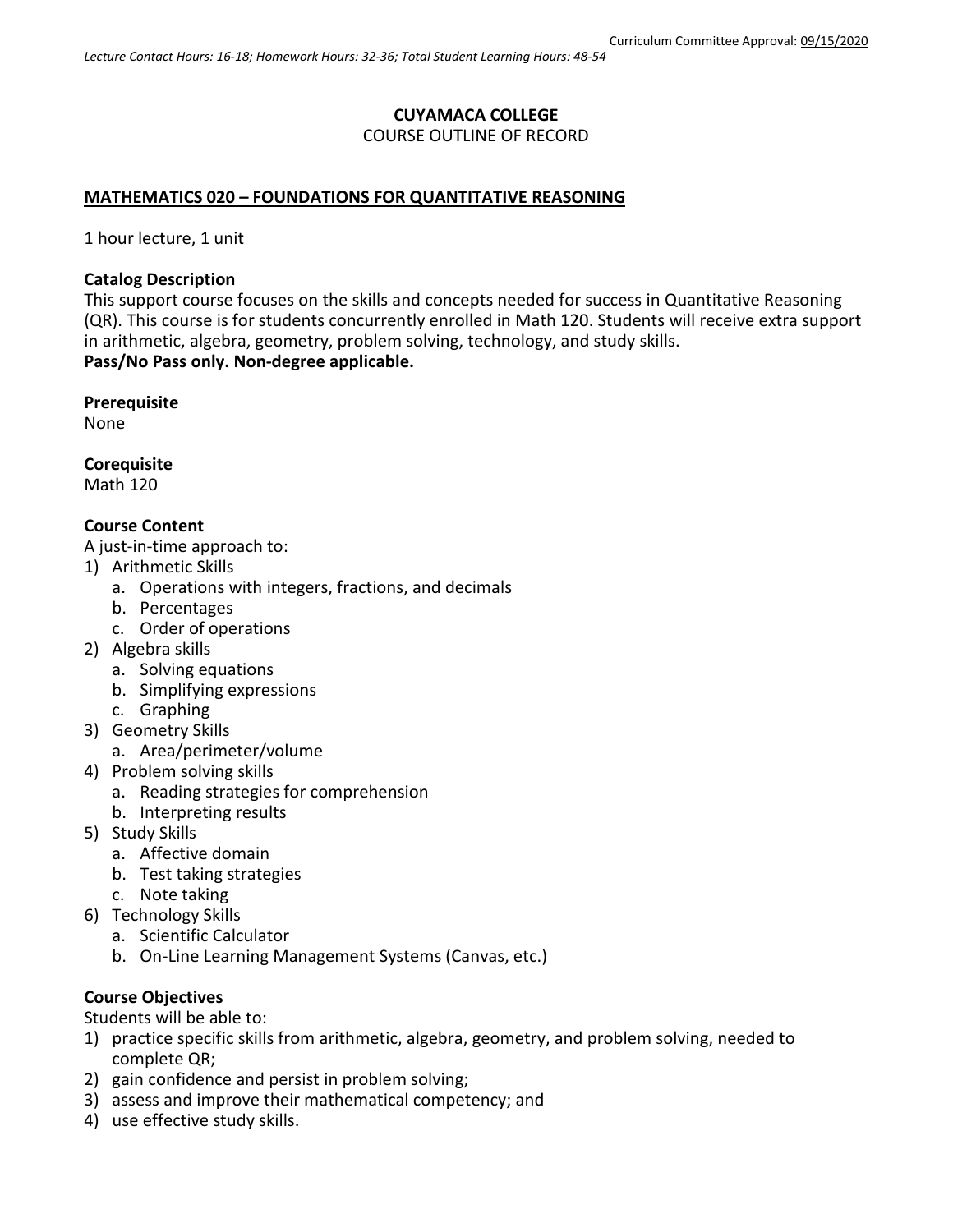## **Method of Evaluation**

A grading system will be established by the instructor and implemented uniformly. Grades will be based on demonstrated proficiency in the subject matter determined by multiple measurements for evaluation, one of which must be essay exams, skills demonstration or, where appropriate, the symbol system.

- 1) Group project(s), class activities, homework exercises, and exam questions which measure students' ability to explore and represent information.
- 2) Projects, class activities, homework assignments, and exams (including a comprehensive final exam) which measure students' ability.
- 3) In-class activities, homework, math notebook, and data analysis projects which demonstrate students' ability to apply effective learning strategies.

## **Special Materials Required of Student**

1) Scientific or graphing calculator

## **Minimum Instructional Facilities**

1) Smart classroom with writing boards covering three walls, overhead projector, graphing utility overhead viewing panels, projection screen

#### **Method of Instruction**

- 1) Individualized instruction: computer aided instruction or in-class individualized tutoring
- 2) Collaborative learning: group work or peer review student work
- 3) Modeling: instructor led-demonstrations and discussion or guided-discovery
- 4) Active learning: use of manipulatives, interactive computer-based instruction, or in-class activities requiring student participation
- 5) Class activities and assignments developed by Cuyamaca math faculty

# **Out-of-Class Assignments**

- 1) Problem sets
- 2) Exploratory activities and/or projects
- 3) Reading and/or writing assignments

#### **Texts and References**

- 1) Required (representative example): Classroom activities developed by Cuyamaca College math faculty.
- 2) Supplemental: None

# **Exit Skills**

Students having successfully completed this course exit with the following skills, competencies, and/or knowledge:

- 1) Evaluate expressions using order of operations
- 2) Perform basic arithmetic operations: addition, subtraction, multiplication and division
- 3) Compare fractions with the same and with different denominators
- 4) Compare fractions, decimals, and percentages
- 5) Express numbers in scientific (exponential) notation
- 6) Calculate percent; convert percentages into decimal form and vice versa
- 7) Recognize plane geometric figures such as triangles and squares; differentiate among the terms linear, planar and three-dimensional; find perimeter, area, and volume
- 8) Graph in the Cartesian coordinate system
- 9) Solve linear equations
- 10) Perform calculations and solve equations involving ratios and proportions